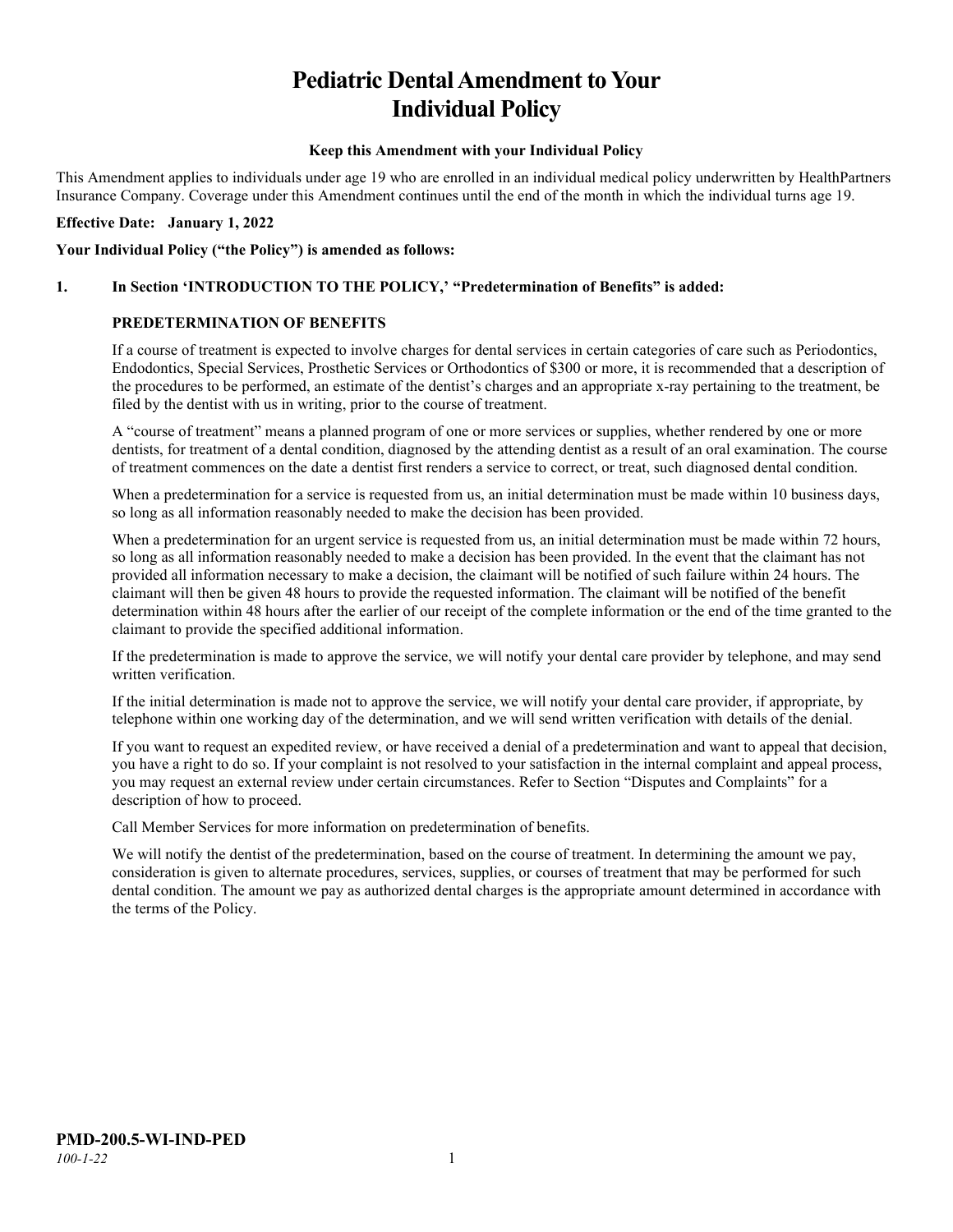If a description of the procedures to be performed, and an estimate of the dentist's charges are not submitted in advance, we reserve the right to make a determination of benefits payable, taking into account alternate procedures, services, supplies or courses of treatment, based on accepted standards of dental practice.

Predetermination for services to be performed is limited to services performed within 90 days from the date such course of treatment was approved by us. Additional services required after 90 days may be submitted in writing, as a new course of treatment, and approved on the same basis as the prior plan.

#### **2. In Section 'DEFINITIONS OF TERMS USED,' the following definitions are added:**

**Clinically Accepted Dental Services.** These are techniques or services, accepted for general use, based on risk/benefit implications (evidence based). Some clinically accepted techniques are approved only for limited use, under specific circumstances.

**Consultations**. These are diagnostic services provided by a dentist or dental specialist other than the practitioner who is providing treatment.

**Cosmetic Care.** These are dental services to improve appearance, without treatment of a related illness or injury.

**Customary Restorative Materials.** These are amalgam (silver fillings), glass ionomer and intraorally cured acrylic resin and resin-based composite materials (white fillings).

**Date of Service.** This is generally the date the dental service is performed. For prosthetic, or other special restorative procedures, the date of service is the date impressions were made for final working models. For endodontic procedures, date of service is the date on which the root canal was first entered for the purpose of canal preparation.

**Dentist.** This is a professionally degreed doctor of dental surgery or dental medicine who lawfully performs a dental service in strict accordance with governmental licensing privileges and limitations.

**Elective Procedures.** These are procedures which are available to patients but which are not dentally necessary.

**Emergency Dental Care.** These are services for an acute dental condition that would lead a prudent layperson to reasonably expect that the absence of immediate care would result in serious impairment to the dentition or would place the person's oral health in serious jeopardy.

**Endodontics.** This is the treatment of diseases of the dental pulp. Endodontics includes root canal therapy, pulp capping procedures, apexification and periapical procedures associated with root canal treatment.

**Medically Necessary Orthodontic Services.** These are comprehensive medically necessary services covered for pediatric dental insureds who have a severe handicapping malocclusion related to a medical condition resulting from congenital, craniofacial or dentofacial malformations involving the teeth and requiring reconstructive surgical correction in addition to orthodontic services.

**Oral Surgery.** This is routine surgery involving teeth or alveolar bone, including extraction and alveolectomy. Oral surgery may include other oral treatment and surgery, if a dentist considers it dentally necessary. Oral surgery does not include orthodontia, orthognathic surgery, and placement of dental implants or surgical care that is necessary because of a medical condition.

**Orthodontics.** This is medically necessary dental care for the correction of severe handicapping malocclusion of teeth using appliances and techniques that alter the position of teeth in the jaws.

**Orthognathic Surgery.** This is oral surgery to alter the position of the jaw bones.

**Periodontics.** This is non-surgical and surgical treatment of diseases of the gingiva (gums) and bone supporting the teeth.

**Prosthetic Services.** These are services to replace missing teeth; including the prescribing, repair, construction, replacement and fitting of fixed bridges and full or partial removable dentures.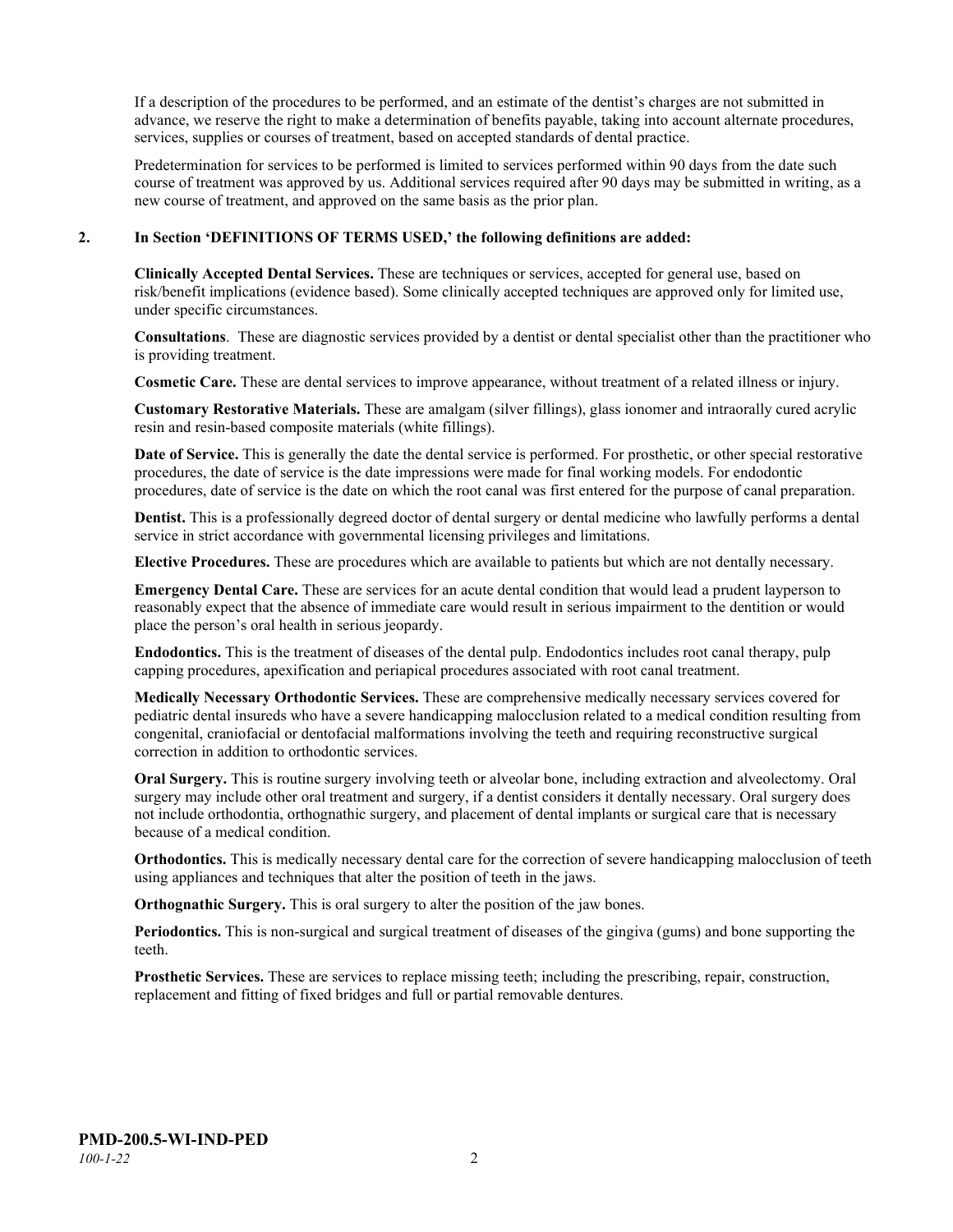## **3. The following are added to Section "SERVICES NOT COVERED," and apply only to Pediatric Dental benefits:**

- Treatment, procedures or services which are not dentally necessary and/or which are primarily educational in nature or for the vocation, comfort, convenience, appearance or recreation of the insured.
- The treatment of conditions which foreseeable result from excluded services.
- For Network Benefits, treatment, procedures or services which are not provided by a network dentist or other authorized provider or are not authorized by us.
- Dental services or supplies primarily intended to alter the shape, appearance and function of the teeth for cosmetic purposes, or for the purpose of improving the appearance of your teeth. This includes tooth whitening, tooth bonding and veneers that cover the teeth, and any services intended to replace existing restorations done historically for cosmetic reasons, even if due to material failure (wear/chipping/fracture) or the presence of decay at the restorative margin. This exclusion does not apply to services for reconstructive surgery. However, to the extent that these reconstructive surgery services are paid as medical services under the Policy, they are not covered as Pediatric Dental services.
- Hospitalization or other facility charges.
- Local anesthesia or use of electronic analgesia billed as a separate procedure is not covered. Inhaled nitrous oxide is not covered. General anesthesia and intravenous sedation are not covered except as indicated in this Amendment.
- Orthodontic services, except as provided in this Amendment.
- Orthognathic surgery (surgery to reposition the jaws).
- Services which are elective, investigative, experimental or not otherwise clinically accepted.
- Procedures, appliances or restorations that are necessary to alter, restore or maintain occlusion, including but not limited to: increasing vertical dimension, replacing or stabilizing tooth structure lost by attrition (including chipping or fractures of tooth structure or restoration), or erosion, abfraction, abrasion, or realigning teeth, except as covered orthodontic services provided in this Amendment. Mandibular orthopedic appliances and bite planes are also not covered.
- Procedures, appliances (other than occlusal guards, as indicated in this Amendment) or restorations for the prevention of bruxism (grinding of teeth) or clenching.
- Services for the following items:
	- o replacement of any missing, lost or stolen dental or implant-supported prosthesis.
	- replacement or repair of orthodontic appliances.
	- replacement of orthodontic appliances due to non-compliance.
- Services related to a prosthetic or special restorative appliance which was installed or delivered more than 60 days after termination of coverage.
- Diagnostic testing that is performed and billed as a separate procedure such as collection of microorganisms for culture, viral cultures, genetic testing for susceptibility or oral disease and caries susceptibility tests. This includes all oral pathology and laboratory testing charges.
- For non-network coverage, dental services related to the replacement of any teeth missing prior to the insured's effective date under this Amendment.
- Dental services, supplies and devices not expressly covered as a benefit under this Amendment.
- Prescription drugs and medications prescribed by a dentist. This includes gingival irrigation.
- Services provided to the insured which the insured is not required to pay.
- The portion of a billed charge for an otherwise covered service by a non-network provider, which is in excess of our maximum amount allowed. We also do not cover charges or a portion of a charge which is either a duplicate charge for a service or charges for a duplicate service.
- Services for injury or illness either (a) arising out of an injury in the course of employment and subject to workers' compensation or similar law; or (b) for which benefits are payable without regard to fault, under coverage statutorily required to be contained in any motor vehicle or other liability insurance policy or equivalent self-insurance; or (c) for which benefits are payable under another policy of accident and health insurance, Medicare or any other governmental program.
- Except where expressly addressed in this Amendment, when multiple, acceptable treatment options exist related to a specific dental problem, we will provide benefits based upon the least costly alternative treatment. This includes inlay restorations paid as corresponding amalgam restorations.
- Services covered under the patient's medical plan, except to the extent not covered under the patient's medical plan.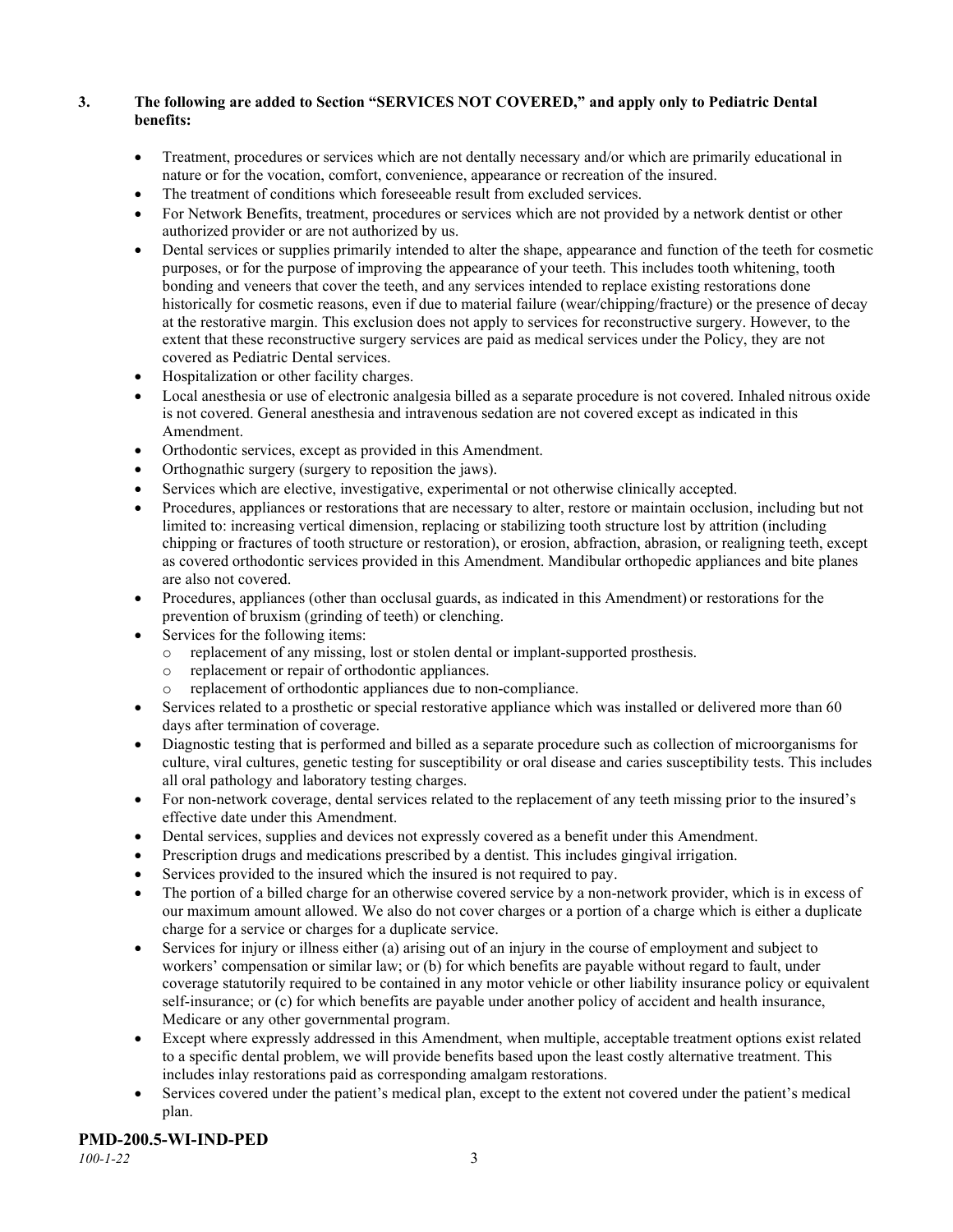- Additional charges for office visits that occur after regularly scheduled hours, missed appointments or appointments cancelled on short notice.
- Onlays, veneers or partial crowns fabricated from extraorally cured composite resin or porcelain.
- Periodontal splinting.
- Athletic mouthguards.
- Charges for infection control, sterilization and waste disposal.
- Charges for sales tax.
- Treatment, procedures, or services or drugs which are provided when you are not covered under this Amendment.
- Cone beam CT capture and interpretation.
- Harvest of bone for use in autogenous grafting procedure.
- Charges for maxillofacial prosthetics.
- Charges for case presentations for treatment planning or behavioral management.
- Charges for enamel microabrasion, odontoplasty and pulpal regeneration.
- Charges for surgical procedures for isolation of a tooth with a rubber dam.
- Non-intravenous conscious sedation and drugs to treat anxiety or pain.
- Charges for endodontic endosseous implants.
- Charges for intentional reimplantation (including necessary splinting).
- Charges for canal preparation and fitting of preformed dowel or post.
- Charges for temporary crowns for fractured teeth.
- Charges for interim or custom abutments for implants.
- Charges for rebonding, recementing and repair of fixed retainers.
- Charges for surgical placement of a temporary anchorage device.
- Charges for autogenous or nonautogenous osseous, osteoperiosteal or cartilage graft of the mandible or maxilla.
- Charges for anatomical crown exposure.
- Interim prostheses.
- Connector bars, stress breakers and precision attachments.
- Provisional pontics, crowns and retainer crowns.
- Copings.
- Oral hygiene instruction.
- Removal of fixed space maintainers.
- Hospital, home and extended care facility visits by dental providers.
- Gold foil restorations.
- Treatment for correction of malocclusion of teeth and associated dental and facial disharmonies, and posttreatment retainers, when treatment is not medically necessary.
- Maxillofacial MRI, maxillofacial ultrasound and sialoendoscopy capture and interpretation.
- Post processing of image or image sets.
- Caries risk assessment and documentation.
- Charges for unspecified procedures.
- Charges for the placement of a restorative foundation for an indirect restoration.
- Charges for periradicular services and bone grafts or other material used in conjunction with periradicular surgery.
- Non-dental administrative fees and charges including, but not limited to dental record preparation, and interest charges.
- Services related to the diagnosis and treatment of Temporomandibular Joint Dysfunction (TMD).
- Services associated with non-covered services.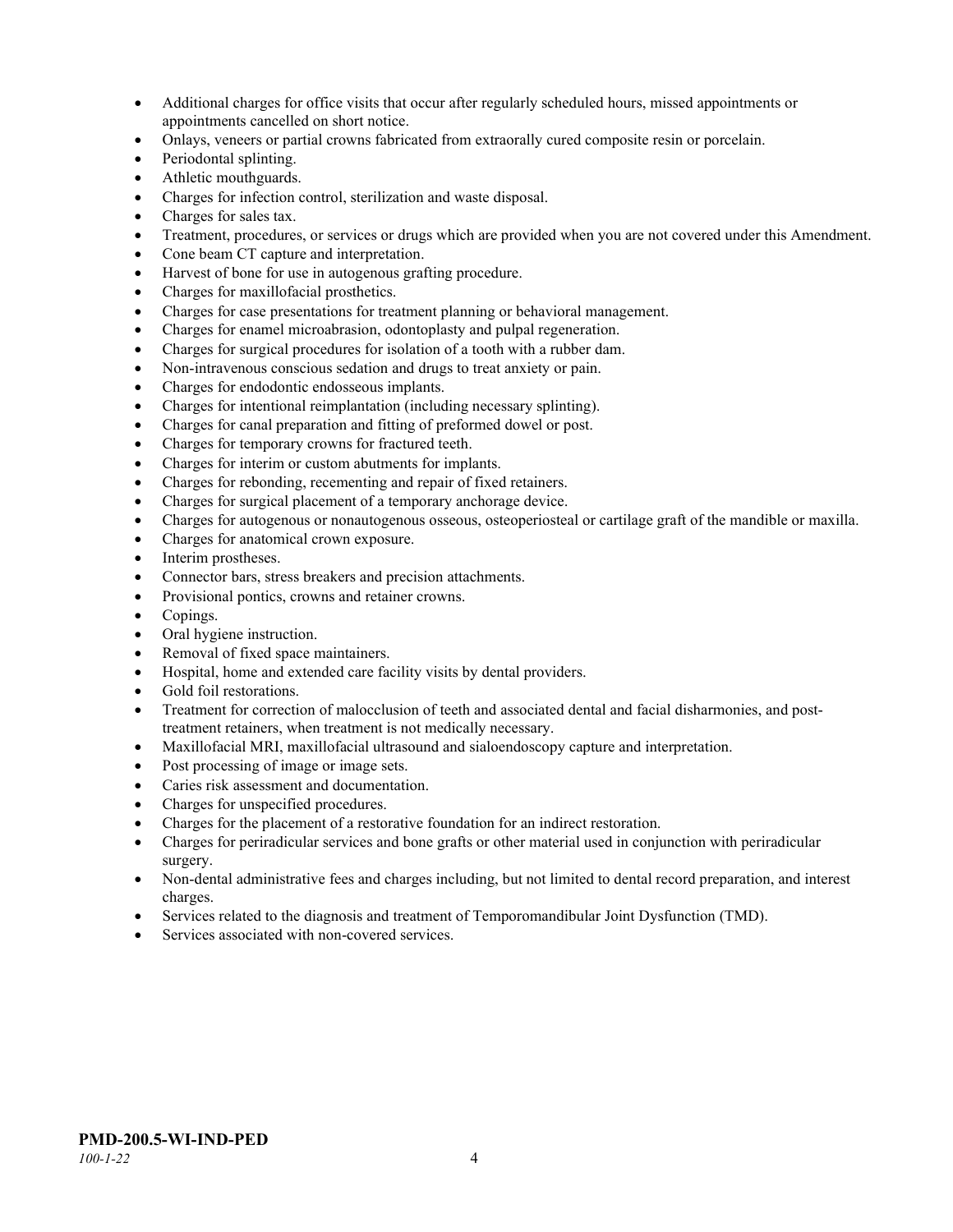#### **4. The Benefits Chart is expanded to include the following:**

## **Pediatric Dental Benefits Chart**

**The Policy covers Preventive and Diagnostic Services, Basic, Special, Prosthetic and medically necessary Orthodontia Services only, for insureds under age 19.**

**HealthPartners Insurance Company agrees to cover the dental services described below. This Benefits Chart describes the level of payment that applies for each of the covered services. To be covered, dental services or items described below must be medically or dentally necessary. The date of service must be while you are enrolled in the plan.**

**Coverage for eligible services is subject to the exclusions, limitations and other conditions of this Amendment and the Policy. See item 3. of this Amendment for additional information about exclusions.**

**This dental plan allows you to choose, at any time, dentists within the dental network (Network Benefits), or dentists outside of the network (Non-Network Benefits).**

**The amount that we pay for covered services is listed below. The insured is responsible for the specified dollar amount and/or percentage of charges that we do not pay. Coverage may vary according to your network selection.**

**Benefits are underwritten by HealthPartners Insurance Company.**

**When you use Non-Network providers, benefits are substantially reduced and you will likely incur significantly higher out-of-pocket expenses. A Non-Network provider does not usually have an agreement with HealthPartners Insurance Company to provide services at a discounted fee. In addition, Non-Network Benefits are restricted to the usual and customary amount under the definition of "Charge." The usual and customary amount can be significantly lower than a Non-Network provider's billed charges. If the Non-Network provider's billed charges are over the usual and customary amount, you pay the difference, in addition to any required deductible, copayment and/or coinsurance, and these charges do not apply to the out-of-pocket limit.**

**This plan is subject to plan and benefit changes required to maintain compliance with federal and state law. This includes, but is not limited to, benefit changes required to maintain a certain actuarial value or metal level. We may also change your deductible, coinsurance and out-of-pocket limit values on an annual basis to reflect cost of living increases.**

#### **These definitions apply to this Amendment.**

| <b>Calendar Year:</b> | This is the 12-month period beginning 12:01 A.M. Central Time, on January 1, and<br>ending 12:00 A.M. Central Time of the next following December 31.                                                                                                                                                                                                                                                                                                                                                                                                                                                                 |
|-----------------------|-----------------------------------------------------------------------------------------------------------------------------------------------------------------------------------------------------------------------------------------------------------------------------------------------------------------------------------------------------------------------------------------------------------------------------------------------------------------------------------------------------------------------------------------------------------------------------------------------------------------------|
| <b>Charge:</b>        | For covered services delivered by network providers, this is the provider's discounted<br>charge for a given dental/surgical service, procedure or item, which network providers<br>have agreed to accept as payment in full.                                                                                                                                                                                                                                                                                                                                                                                         |
|                       | For covered services delivered by non-network providers, this is the provider's charge<br>for a given dental/surgical service, procedure or item, up to our maximum amount<br>allowed for that service, procedure or item.                                                                                                                                                                                                                                                                                                                                                                                            |
|                       | Our maximum amount allowed is based on the usual and customary charge for a given<br>dental/surgical service, procedure or item. It is consistent with the charge of other<br>providers of a given service or item in the same region. You must pay for any charges<br>above the maximum amount allowed, and they do not apply to the out-of-pocket limit.                                                                                                                                                                                                                                                            |
|                       | To be covered, a charge must be incurred on or after the insured's effective date and<br>on or before the termination date. For network provider charges, the amount of the<br>copayment or coinsurance, or the amount applied to any deductible, is based on the<br>agreed fee applicable to the network provider, or a reasonable estimate of the cost<br>according to a fee schedule equivalent. For non-network provider charges, the amount<br>considered as a copayment or coinsurance, or the amount applied to any deductible, is<br>based on the lesser of the billed charge and our maximum amount allowed. |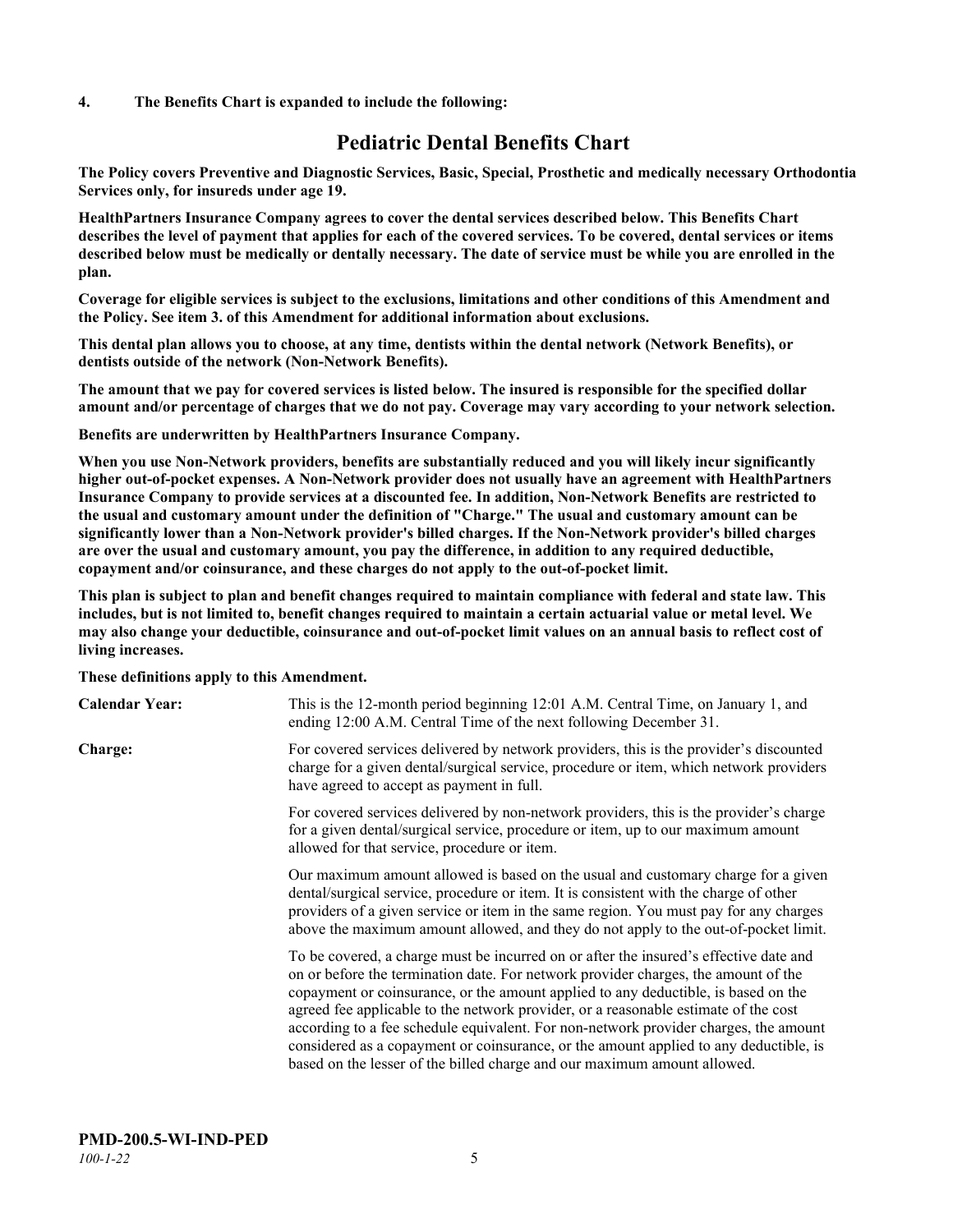| Copayment/Coinsurance:         | The specified dollar amount, or percentage, of charges incurred for covered services,<br>which we do not pay, but which an insured must pay, each time an insured receives<br>certain dental services, procedures or items. Our payment for those covered services or<br>items begins after the copayment or coinsurance is satisfied. Covered services or items<br>requiring a copayment or coinsurance are specified in this Benefits Chart. For network<br>provider charges, the amount considered as a copayment or coinsurance is based on<br>the agreed fee applicable to the network provider, or a reasonable estimate of the cost<br>according to a fee schedule equivalent. For non-network provider charges, the amount<br>considered as a copayment or coinsurance is based on the lesser of the billed charge<br>and our maximum amount allowed. A copayment or coinsurance is due at the time a<br>service is rendered, or when billed by the provider.                                                                                                                                                                                   |
|--------------------------------|---------------------------------------------------------------------------------------------------------------------------------------------------------------------------------------------------------------------------------------------------------------------------------------------------------------------------------------------------------------------------------------------------------------------------------------------------------------------------------------------------------------------------------------------------------------------------------------------------------------------------------------------------------------------------------------------------------------------------------------------------------------------------------------------------------------------------------------------------------------------------------------------------------------------------------------------------------------------------------------------------------------------------------------------------------------------------------------------------------------------------------------------------------|
| Deductible:                    | The specified dollar amount of charges incurred for covered services, which we do not<br>pay, but an insured or a family has to pay first in a calendar year. Our payment for<br>those services or items begins after any deductible is satisfied. Your plan has an<br>embedded deductible. This means once an insured meets the individual deductible, the<br>plan begins paying benefits for that person. If two or more members of the family meet<br>the family deductible, the plan begins paying benefits for all members of the family,<br>regardless of whether each insured has met the individual deductible. However, an<br>insured may not contribute more than the individual deductible towards the family<br>deductible. The amount of the charges that apply to any deductible are based on (1) the<br>agreed fee applicable to the network provider, or a reasonable estimate of the cost<br>according to a fee schedule equivalent; or (2) the lesser of the billed charge and our<br>maximum amount allowed for the non-network provider. This Benefits Chart indicates<br>which covered services are not subject to the deductible. |
| <b>Out-of-Pocket Expenses:</b> | You pay any specified copayments/coinsurance and deductibles applicable for<br>particular services, subject to the out-of-pocket limit described below. These amounts<br>are in addition to the monthly premium payments.                                                                                                                                                                                                                                                                                                                                                                                                                                                                                                                                                                                                                                                                                                                                                                                                                                                                                                                               |
| <b>Out-of-Pocket Limit:</b>    | You pay any copayments/coinsurance and deductibles for covered services, to the individual<br>or family out-of-pocket limit. Thereafter we cover 100% of charges incurred for all other<br>covered services, for the rest of the calendar year. You pay amounts greater than the out-of-<br>pocket limits if any benefit maximums are exceeded.                                                                                                                                                                                                                                                                                                                                                                                                                                                                                                                                                                                                                                                                                                                                                                                                         |
|                                | Non-Network Benefits above the maximum amount allowed (see definition of "charge"<br>above) do not apply to the out-of-pocket limit.                                                                                                                                                                                                                                                                                                                                                                                                                                                                                                                                                                                                                                                                                                                                                                                                                                                                                                                                                                                                                    |
|                                | You are responsible to keep track of the out-of-pocket expenses. Contact Member Services<br>for assistance in determining the amount paid by the insured for specific eligible services<br>received. Claims for reimbursement under the out-of-pocket limit provisions are subject to<br>the same time limits and provisions described under the "Claims Provisions" section of the<br>Policy.                                                                                                                                                                                                                                                                                                                                                                                                                                                                                                                                                                                                                                                                                                                                                          |
|                                |                                                                                                                                                                                                                                                                                                                                                                                                                                                                                                                                                                                                                                                                                                                                                                                                                                                                                                                                                                                                                                                                                                                                                         |

**Limits shown below are combined under your Network Benefits and Non-Network Benefits.**

## **Individual Calendar Year Deductible**

| <b>Network Benefits</b>                                                                    | <b>Non-Network Benefits</b>                                                                    |
|--------------------------------------------------------------------------------------------|------------------------------------------------------------------------------------------------|
| See your Network Benefits individual deductible<br>under your Medical Plan Benefits Chart. | See your Non-Network Benefits individual<br>deductible under your Medical Plan Benefits Chart. |

## **Family Calendar Year Deductible**

| <b>Network Benefits</b>                           | <b>Non-Network Benefits</b>                     |
|---------------------------------------------------|-------------------------------------------------|
| See your Network Benefits family deductible under | See your Non-Network Benefits family deductible |
| your Medical Plan Benefits Chart.                 | under your Medical Plan Benefits Chart.         |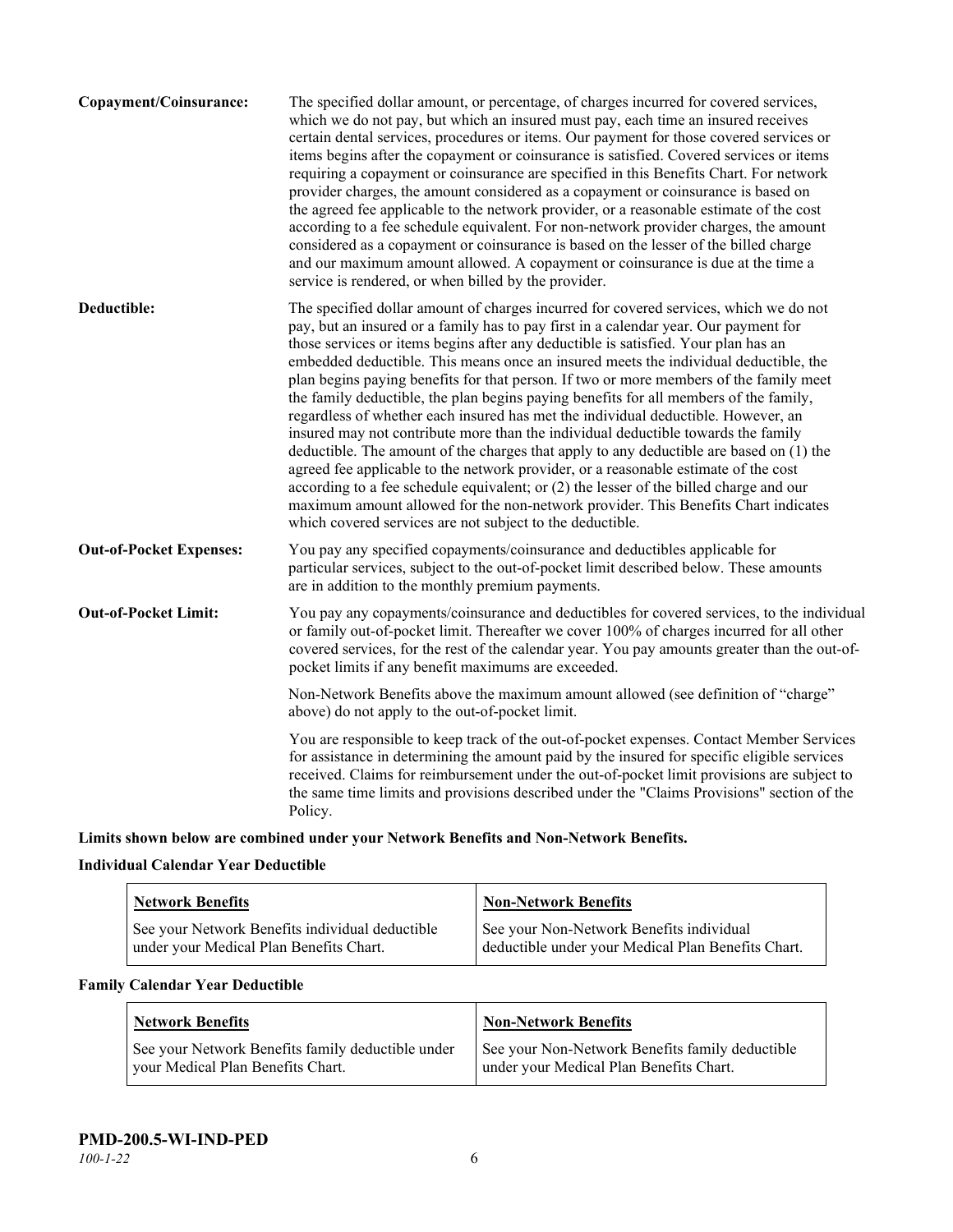Your Individual and Family deductible amounts may be indexed to allow for deductible amount changes under federal rules.

#### **Individual Calendar Year Out-of-Pocket Limit**

| Network Benefits                              | <b>Non-Network Benefits</b>                 |
|-----------------------------------------------|---------------------------------------------|
| See your Network Benefits individual out-of-  | See your Non-Network Benefits individual    |
| pocket limit under your Medical Plan Benefits | out-of-pocket limit under your Medical Plan |
| Chart.                                        | Benefits Chart.                             |

### **Family Calendar Year Out-of-Pocket Limit**

| <b>Network Benefits</b>                       | <b>Non-Network Benefits</b>                   |
|-----------------------------------------------|-----------------------------------------------|
| See your Network Benefits family out-of-      | See your Non-Network Benefits family out-of-  |
| pocket limit under your Medical Plan Benefits | pocket limit under your Medical Plan Benefits |
| Chart.                                        | Chart.                                        |

## **PREVENTIVE AND DIAGNOSTIC SERVICES**

### **Covered Services:**

We cover the following preventive and diagnostic services, with certain limitations which are listed below.

- **Routine dental care examinations for new and existing patients** limited to twice each calendar year.
- **Dental cleaning (prophylaxis or periodontal maintenance cleaning)** limited to twice each calendar year.
- **Professionally applied topical fluoride (other than silver diamine fluoride)** limited to twice each calendar year.
- **Silver diamine fluoride** limited to twice per tooth each calendar year.
- **Pit and Fissure sealant application and preventive resin restoration** limited to one application per tooth per 36 month period, for unrestored permanent molars.
- **Bitewing x-rays** limited to twice each calendar year.
- **Full mouth or panoramic x-rays** limited to once every sixty months.
- **Other x-rays, except as provided in connection with orthodontic diagnostic procedures and treatment.**
- **Space maintainers (fixed or removable appliances designed to prevent adjacent and opposing teeth from moving)** for lost primary teeth.
- **Evaluations that are not routine and periodic, including: problem-focused evaluations (either limited or detailed and extensive), periodontal evaluations, and evaluations for insureds under the age of 3 which include counseling with the primary caregiver.**
- **Screening or assessments of a patient** limited to twice each calendar year.

| <b>Network Benefits</b>       | <b>Non-Network Benefits</b>  |
|-------------------------------|------------------------------|
| 100% of the charges incurred. | 50% of the charges incurred. |

#### **Not Covered:**

- Diagnostic testing that is performed and billed as a separate procedure such as collection of microorganisms for culture, viral cultures, genetic testing for susceptibility or oral disease and caries susceptibility tests. This includes all oral pathology and laboratory testing charges.
- Additional charges for office visits that occur after regularly scheduled hours, office visits for observation, missed appointments or appointments cancelled on short notice.
- Cone beam CT capture and interpretation.
- Oral hygiene instruction.
- Removal of fixed space maintainers.
- Hospital, home and extended care facility visits by dental providers.
- Maxillofacial MRI, maxillofacial ultrasound and sialoendoscopy capture and interpretation.
- Post processing of image or image sets.
- Caries risk assessment and documentation.

## **PMD-200.5-WI-IND-PED**

*100-1-22* 7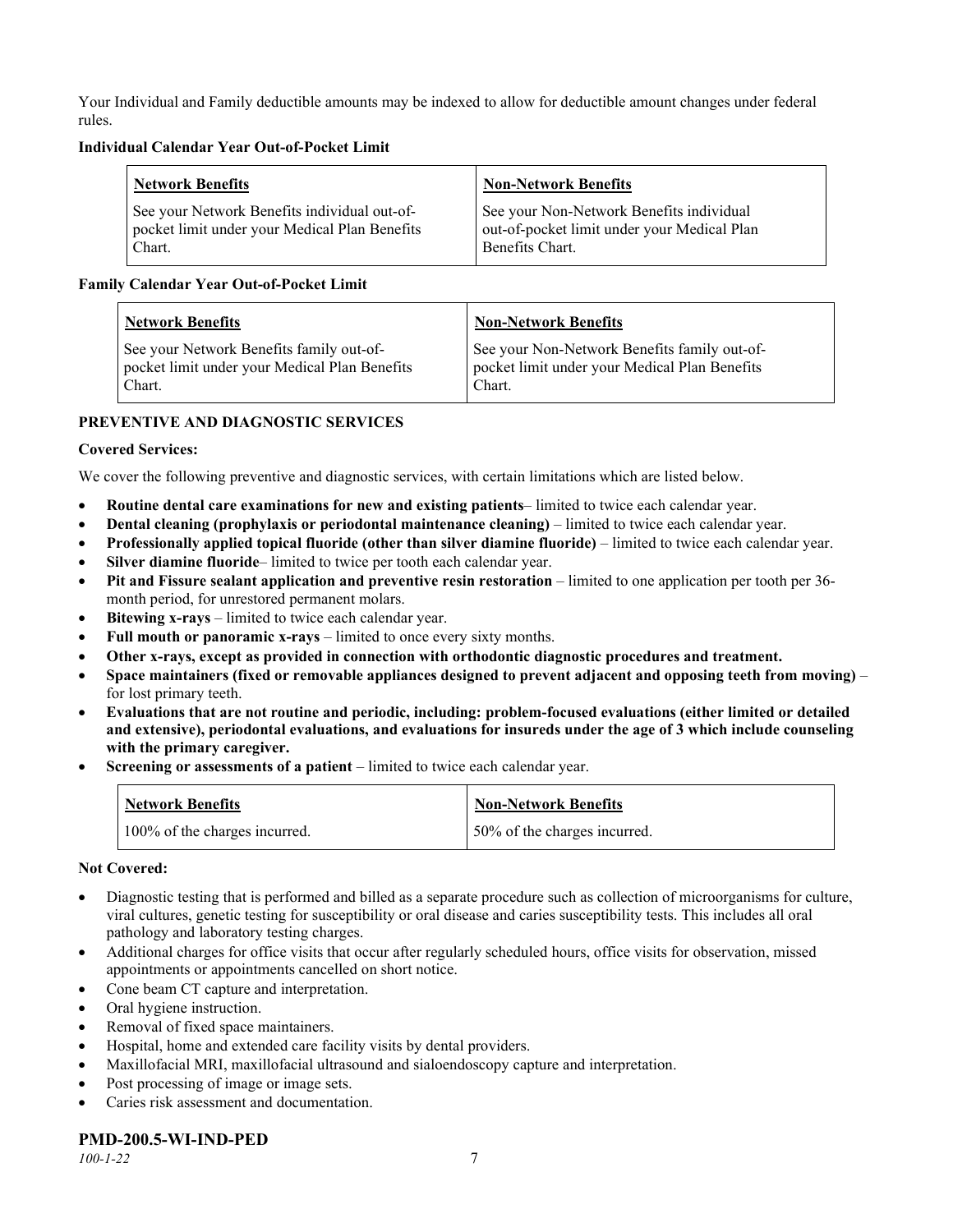- Charges for unspecified procedures.
- See "Services Not Covered" in item 3. of this Amendment.

### **BASIC SERVICES**

#### **Covered Services:**

We cover the following services:

- **Consultations.**
- **Emergency treatment for relief of pain.**
- **Regular restorative services (fillings) other than posterior composites.** Restorations using customary restorative materials and stainless steel crowns are covered, when dentally necessary due to loss of tooth structure as a result of tooth decay or fracture.
- **Regular restorative services (fillings) - posterior composites (white fillings on bicuspids and molars).** Restorations using customary restorative materials and preventive resin restorations are covered, when dentally necessary due to loss of tooth structure as a result of tooth decay or fracture.
- **Oral Surgery – surgical and non-surgical extraction for the restoration of dental function.** Services include, but are not limited to, removal of impacted teeth, incision or drainage of abscesses and removal of exostosis. General anesthesia or intravenous sedation is covered, when dentally necessary, when provided by the attending dentist in a dental office setting and required to perform a covered dental procedure.
- **Periodontics (Gum Disease)** limited to once every 24 months for non-surgical treatment and once every 36 months for surgical treatment.
- **Endodontics.**

| <b>Network Benefits</b>       | <b>Non-Network Benefits</b>  |
|-------------------------------|------------------------------|
| 100% of the charges incurred. | 50% of the charges incurred. |

#### **Limitations:**

• Collection and application of autologous blood concentrate product is limited to once every 36 months.

## **Not Covered:**

- Periodontal splinting.
- Orthognathic surgery (surgery to reposition the jaws).
- Harvest of bone for use in autogenous grafting procedure.
- Charges for surgical procedures for isolation of a tooth with a rubber dam.
- Non-intravenous conscious sedation, and drugs to treat anxiety or pain.
- Charges for endodontic endosseous implants.
- Charges for intentional reimplantation (including necessary splinting).
- Charges for canal preparation and fitting of preformed dowel or post.
- Charges for temporary crowns for fractured teeth.
- Charges for surgical placement of a temporary anchorage device.
- Charges for autogenous or nonautogenous osseous, osteoperiosteal or cartilage graft of the mandible or maxilla.
- Charges for anatomical crown exposure.
- Charges for the placement of a restorative foundation for an indirect restoration.
- Charges for periradicular services and bone grafts or other material used in conjunction with periradicular surgery.
- Charges for unspecified procedures.
- See "Services Not Covered" in item 3. of this Amendment.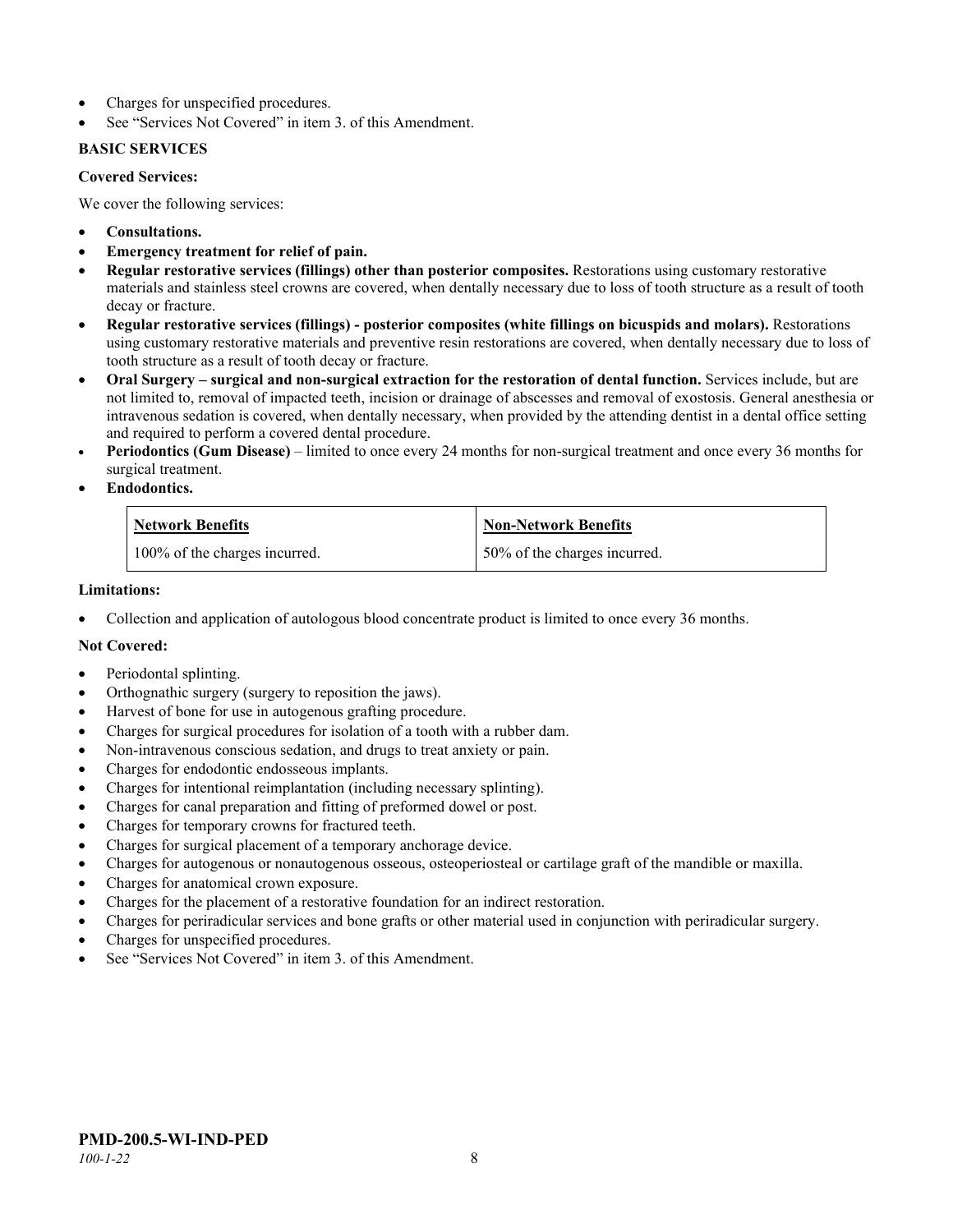### **SPECIAL SERVICES**

#### **Covered Services:**

We cover the following services:

- **Special Restorative Care** extraorally fabricated or cast restorations (crowns, onlays) are covered when teeth cannot be restored with customary restorative material and when dentally necessary due to the loss of tooth structure as a result of tooth decay or fracture. If a tooth can be restored with a customary restorative material, but an onlay, crown, jacket, indirect composite or porcelain/ceramic restoration is selected, benefits will be calculated using the charge appropriate to the equivalent customary restorative material.
- **Repair or recementing of crowns, inlays and onlays.**

| Network Benefits              | Non-Network Benefits         |
|-------------------------------|------------------------------|
| 100% of the charges incurred. | 50% of the charges incurred. |

**Limitations:**

• Benefit for the replacement of a crown or onlay will be provided only after a five year period measured from the date on which the procedure was last provided, whether under this Amendment or not.

#### **Not Covered:**

- Gold foil restorations.
- Onlays, veneers or partial crowns fabricated from extraorally cured composite resin or porcelain.
- Charges for unspecified procedures.
- See "Services Not Covered" in item 3. of this Amendment.

### **PROSTHETIC SERVICES**

#### **Covered Services:**

We cover the following services:

- **Bridges** initial installation of fixed bridgework to replace missing natural teeth, replacement of an existing fixed bridgework by a new bridgework, the addition of teeth to an existing bridgework, and repair or recementing of bridgework are covered. A given prosthetic appliance for the purpose of replacing an existing appliance will be provided when satisfactory evidence is presented that the new prosthetic appliance is required to replace one or more teeth extracted after the existing bridgework was installed.
- **Dentures** initial installation of full removable dentures to replace missing natural teeth and adjacent structures and adjustments during the six-month period following installation are covered. If a satisfactory result can be achieved through the utilization of standard procedures and materials but a personalized appliance is selected, or one which involves specialized techniques, the charges appropriate to the least costly appliance are covered. Replacement of an existing full removable denture by a new denture is covered. A given prosthetic appliance for the purpose of replacing an existing appliance will be provided when satisfactory evidence is presented that the new prosthetic appliance is required to replace one or more teeth extracted after the existing denture was installed. Repair of dentures, or relining or rebasing of dentures more than six months after installation of an initial or replacement denture are covered.
- **Partial Dentures** Surveyed crowns which are not restorative but which are dentally necessary to facilitate the placement of a removable partial denture are covered. Initial installation of partial removable dentures to replace missing natural teeth and adjacent structures and adjustments during the six-month period following installation are covered. If a satisfactory result can be achieved by a standard cast chrome or acrylic partial denture, but a more complicated design is selected, the charges appropriate to the least costly appliance are covered. Replacement of an existing partial denture by a new denture, or the addition of teeth to an existing partial removable denture is covered. A given prosthetic appliance for the purpose of replacing an existing appliance will be provided when satisfactory evidence is presented that the new prosthetic appliance is required to replace one or more teeth extracted after the existing denture was installed. Repair of dentures, or relining or rebasing of dentures more than six months after installation of an initial or replacement denture are covered.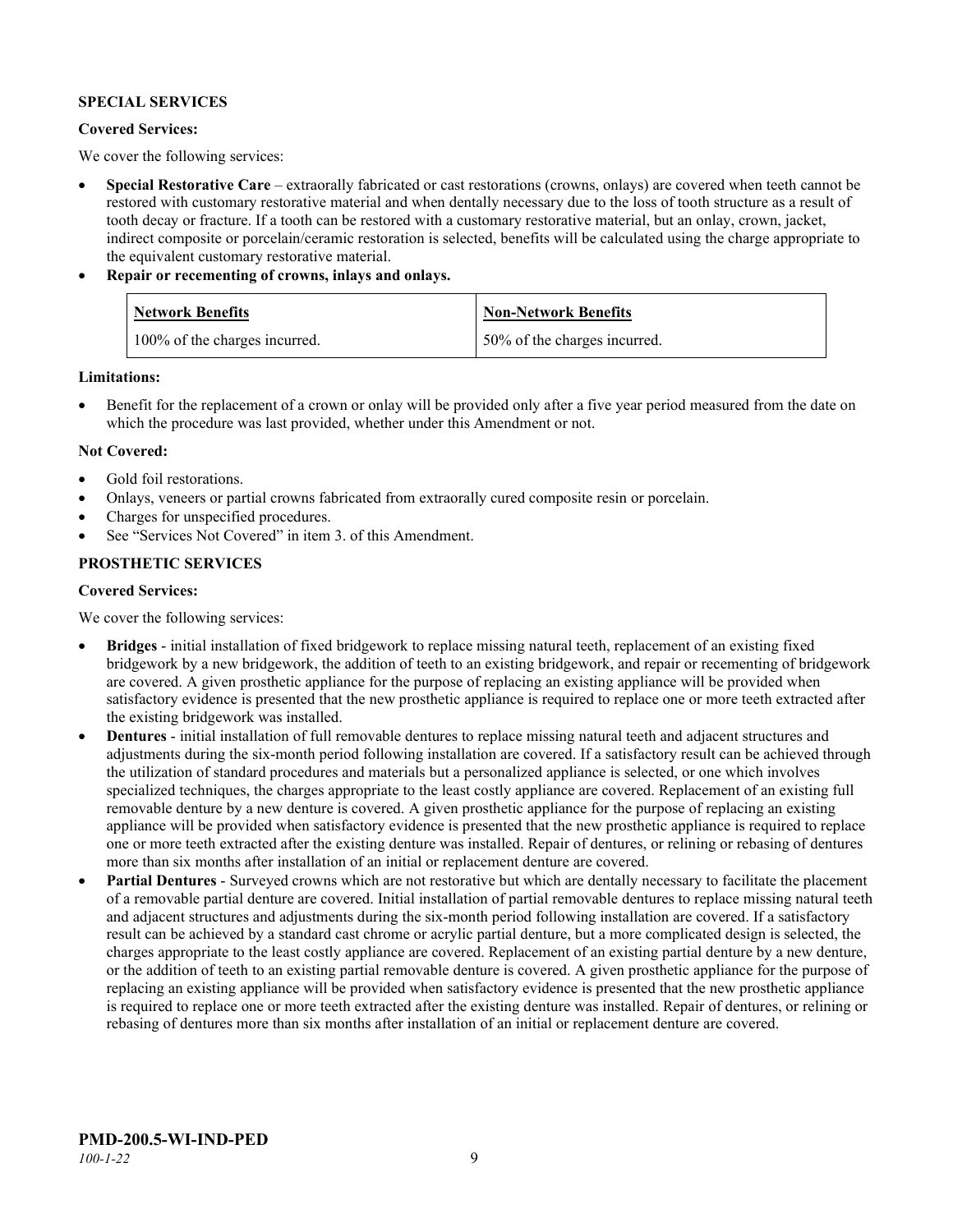- **Occlusal guards** occlusal guards for the treatment of bruxism are covered, including repair and relining of occlusal guards.
- **Tissue Conditioning.**

| <b>Network Benefits</b>       | <b>Non-Network Benefits</b>  |
|-------------------------------|------------------------------|
| 100% of the charges incurred. | 50% of the charges incurred. |

#### **Limitations:**

- Benefit for replacement of a prosthetic appliance will be provided only (a) if the existing appliance cannot be made serviceable, and (b) after a 5 year period measured from the date on which it was installed, whether under this Amendment or not.
- Occlusal guards are limited to one every 12 months, for insureds age 13 or older.

### **Not Covered:**

- Services for replacement of any missing, lost or stolen dental or implant-supported prosthesis.
- Services related to a prosthetic appliance which was installed or delivered more than 60 days after termination of coverage. Interim prostheses.
- Connector bars, stress breakers and precision attachments.
- Provisional pontics, crowns and retainer crowns.
- Copings.
- Charges for unspecified procedures.
- See "Services Not Covered" in item 3. of this Amendment.

## **DENTAL IMPLANT SERVICES**

#### **Covered Services:**

We cover, **if dentally necessary**:

- the surgical placement of an implant body to replace missing natural teeth;
- removal and replacement of an implant body that is not serviceable and cannot be repaired after a period of at least five years from the date that the implant body was initially placed;
- initial installation of implant-supported prosthesis (crowns, bridgework and dentures) to replace missing teeth;
- replacement of an existing implant-supported prosthesis by a new implant-supported prosthesis, or the addition of teeth to an existing implant-supported prosthesis. We will replace an existing implant-supported prosthesis when satisfactory evidence is presented that (a) the new implant-supported prosthesis is required to replace one or more teeth extracted after the existing implant-supported prosthesis was installed, or (b) the existing implant-supported prosthesis cannot be made serviceable;
- repair of implant-supported prosthesis;
- other related implant services.

**Decisions about dental necessity are made by HealthPartners Insurance Company's dental directors, or their designees. If the dental directors or their designees determine that a tooth or an arch can be restored with a standard prosthesis or restoration, no benefits will be allowed for the individual implant or implant procedure. For the second phase of treatment (the prosthodontics phase of placing the implant crown, bridge, denture or partial denture), we will base benefits on the least costly, professionally acceptable alternative treatment.**

| <b>Network Benefits</b>       | <b>Non-Network Benefits</b>  |
|-------------------------------|------------------------------|
| 100% of the charges incurred. | 50% of the charges incurred. |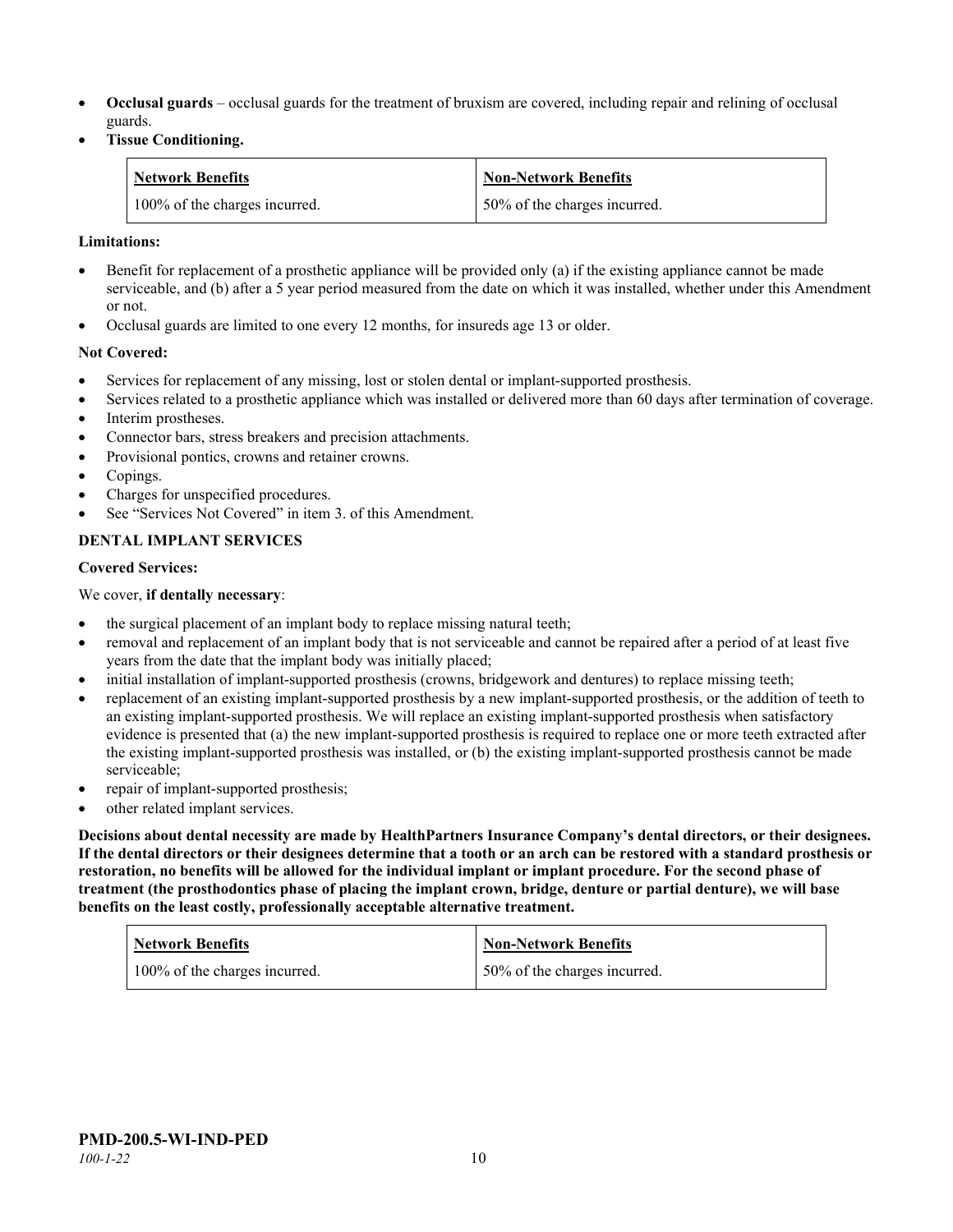## **Limitations:**

- Benefit for replacement of an existing implant-supported prosthesis that cannot be made serviceable will be provided only after a five year period measured from the date that the implant-supported prosthesis was initially placed, whether under this Amendment or not.
- Endosteal implants, surgical placement of an interim implant body, eposteal implants, transolsteal implants (including hardware), implant-supported complete or partial dentures, connecting bars, abutments, implant-supported crowns, and abutment supported retainers are limited to once every 5 years.
- Radiographic/surgical implant indexing is limited to once every 5 years.

#### **Not Covered:**

- Charges for interim abutments or custom abutments, including placement.
- Charges for unspecified procedures.
- See "Services Not Covered" in item 3. of this Amendment.

## **EMERGENCY DENTAL CARE SERVICES**

#### **Covered Services:**

We cover emergency dental care provided by network or non-network providers to the same extent as eligible dental services specified above and subject to the same deductibles, coinsurance and maximums.

| <b>Network Benefits</b>                                                                                                                                                             | <b>Non-Network Benefits</b>                                                       |
|-------------------------------------------------------------------------------------------------------------------------------------------------------------------------------------|-----------------------------------------------------------------------------------|
| Coverage level is the same as corresponding Network   Coverage level is the same as corresponding Non-<br>Benefits, depending on the type of service provided,<br>such as fillings. | Network Benefits, depending on the type of service<br>provided, such as fillings. |

#### **Not Covered:**

See "Services Not Covered" in item 3. of this Amendment.

#### **CLEFT LIP AND CLEFT PALATE SERVICES**

#### **Covered Services For Dependent Children:**

We cover dental services for treatment of cleft lip and cleft palate. Orthodontic treatment of cleft lip and cleft palate will be covered only if it meets the Covered Services criteria under "Orthodontic Services" below.

| <b>Network Benefits</b>                              | <b>Non-Network Benefits</b>                           |
|------------------------------------------------------|-------------------------------------------------------|
| Coverage level is the same as corresponding Network  | Coverage level is the same as corresponding Non-      |
| Benefits, depending on the type of service provided, | Network Benefits, depending on the type of service    |
| such as Basic Services, Special Services or          | provided, such as Basic Services, Special Services or |
| Orthodontic Services, if applicable.                 | Orthodontic Services, if applicable.                  |

#### **Limitations:**

• To the extent that these services are covered under the medical services, they are not covered as Pediatric Dental services.

#### **Not Covered:**

- Charges for unspecified procedures.
- See "Services Not Covered" in item 3. of this Amendment.